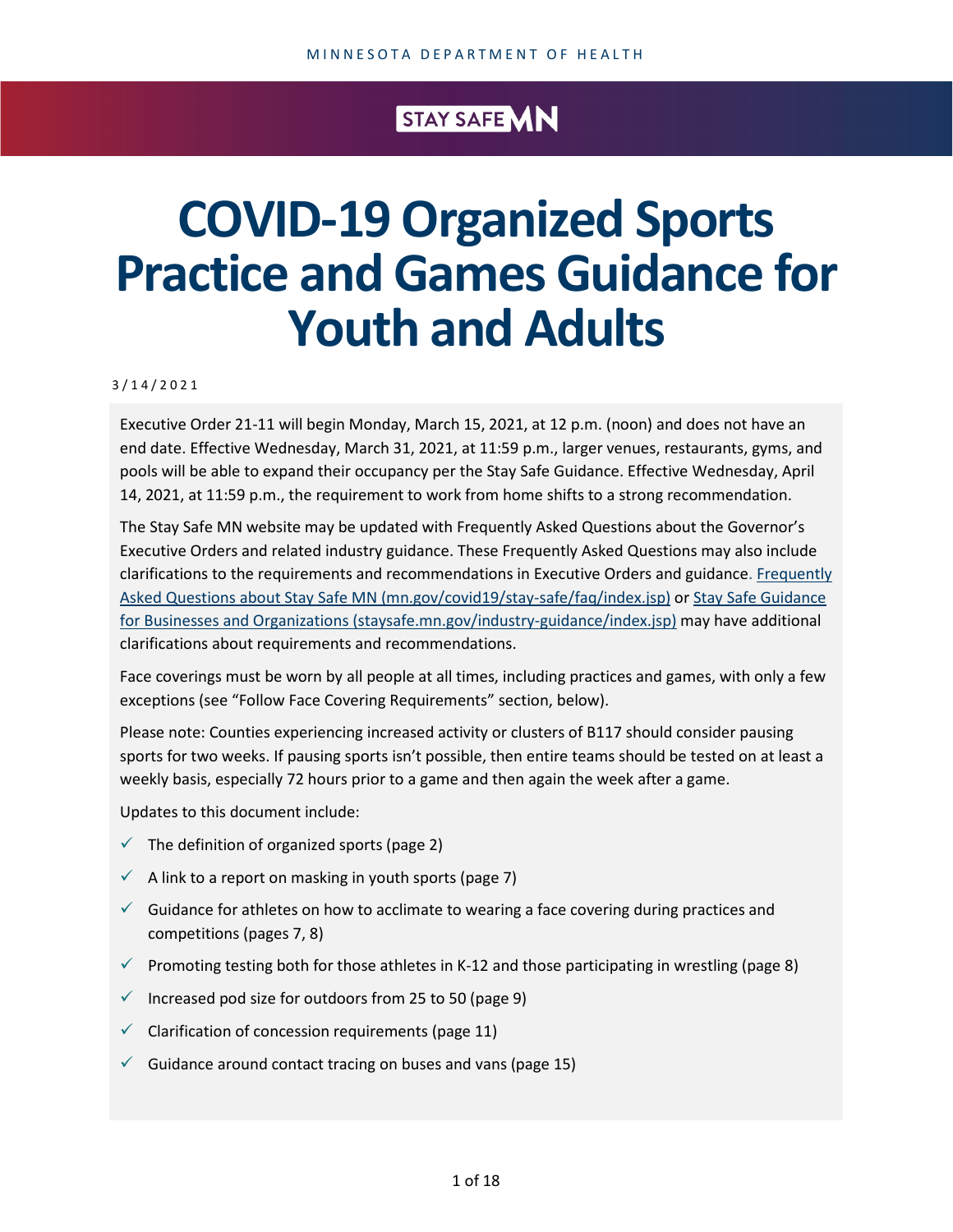#### COVID - 19 SPORTS PRACTICE GUIDANCE FOR YOUTH AND ADULTS

Organized adult and youth sports are any sports activity where participants are organized by entities, associations, clubs, or organizations providing for registration of participants and oversight on a regular basis for a defined period of time. This guidance does not apply to teams or athletes participating in professional or intercollegiate sports activities. Intercollegiate sports teams and athletes must follow the guidance for sports activities in *Recommendations for Different Levels of COVID-19 Transmission Among Higher Education Institutions*, available at [Institutes of Higher Education: COVID-19](https://www.health.state.mn.us/diseases/coronavirus/schools/ihe.html)  [\(www.health.state.mn.us/diseases/coronavirus/schools/ihe.html\).](https://www.health.state.mn.us/diseases/coronavirus/schools/ihe.html)

Decisions regarding sports and other activities in COVID-related Executive Orders and guidance take into account multiple considerations. These considerations include but are not limited to the factors that make an activity risky in terms of exposure to and spread of COVID-19; COVID-19 data and trends in Minnesota, surrounding states, and nationwide; and the well-being and economic health of Minnesotans.

The decision to participate in sports does not mean engaging in sports is without risk. **Any time you gather with other people, you are putting yourself and others at risk of exposure to SARS-CoV-2,** the virus that causes COVID-19. COVID-19 can lead to serious medical conditions and even death for people of all ages. We cannot predict who will become severely ill, although we know that older people and people with underlying health conditions are at higher risk. We do not yet know what the long-term effects of COVID-19 are; even people with mild cases may experience long-term complications. People with symptoms and without symptoms can spread COVID-19. The masking, distancing, and other guidance provided here is intended to reduce the risk of transmission but does not eliminate it.

This guidance document outlines requirements and prevention strategies to reduce the spread of COVID-19 during sports activities. This document is intended for organizers and participants of all ages, in sports activities organized by entities, associations, clubs, or organizations providing for registration of participants and oversight on a regular basis for a defined period of time.

## **Setting expectations**

- $\checkmark$  Compliance with this guidance is necessary to prevent transmission of COVID-19 in sports practices and games.
- $\checkmark$  It is important to communicate to parents and players that face coverings will be required for all practices and games. For further information about face coverings and youth, see the below face covering requirements and the [American Academy of Pediatrics COVID-19 Interim Guidance: Return](https://services.aap.org/en/pages/2019-novel-coronavirus-covid-19-infections/clinical-guidance/covid-19-interim-guidance-return-to-sports/)  [to Sports \(services.aap.org/en/pages/2019-novel-coronavirus-covid-19-infections/clinical](https://services.aap.org/en/pages/2019-novel-coronavirus-covid-19-infections/clinical-guidance/covid-19-interim-guidance-return-to-sports/)[guidance/covid-19-interim-guidance-return-to-sports/\).](https://services.aap.org/en/pages/2019-novel-coronavirus-covid-19-infections/clinical-guidance/covid-19-interim-guidance-return-to-sports/)
- $\checkmark$  Players, parents, and coaches should understand that social activities outside of practices and games are sources of transmission among teams. Social gatherings indoors should be discouraged. Permitted social gatherings must follow the [Stay Safe in Social Gatherings](https://staysafe.mn.gov/individuals-families/social-gatherings.jsp)  [\(staysafe.mn.gov/individuals-families/social-gatherings.jsp\)](https://staysafe.mn.gov/individuals-families/social-gatherings.jsp) guidance, including the requirement to maintain social distance between members of other households.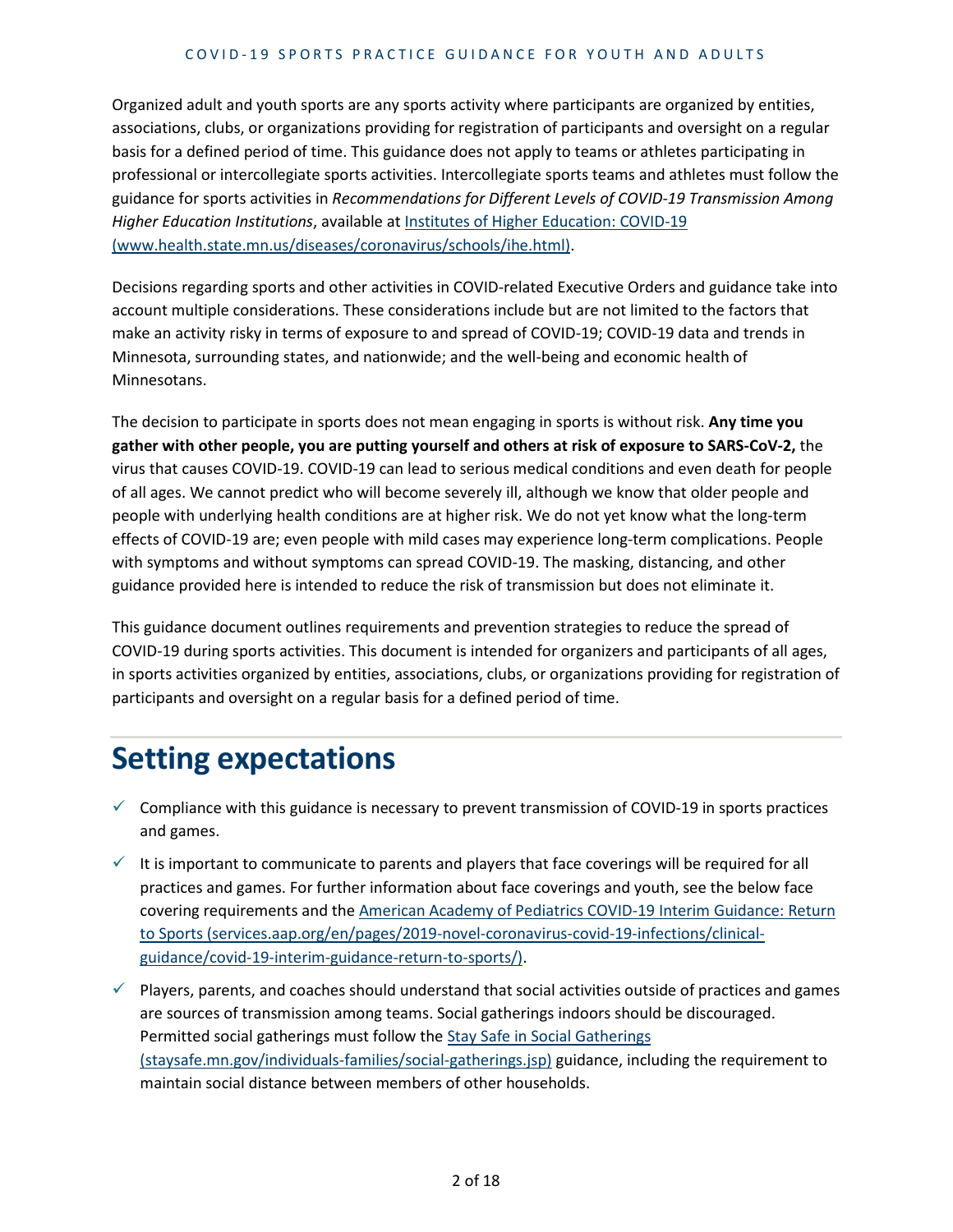## **Requirements for holding athletic events**

#### **Create a preparedness plan**

- $\checkmark$  Adopt and implement a COVID-19 Preparedness Plan as required by Executive Orders issued by [Governor Tim Walz \(mn.gov/governor/news/executiveorders.jsp\).](https://mn.gov/governor/news/executiveorders.jsp) An organization's COVID-19 Preparedness Plan must address the requirements listed below and should consider the recommendations in this document. The plan should be updated when there are changes to public health official guidelines regarding group gatherings or sports activities.
	- All businesses (sports facilities, gyms, associations, sports clubs/teams, etc.) are required to develop a program-specific plan. Templates for developing a program-specific plan can be found at [Stay Safe MN \(staysafe.mn.gov\).](https://staysafe.mn.gov/)
	- All youth sports programs must also develop a COVID-19 Preparedness Plan and follow the parameters outlined in the COVID-19 Prevention Guidance for Youth and Student Programs found at [Stay Safe Guidance for Schools, Colleges, and Universities \(staysafe.mn.gov/industry](https://staysafe.mn.gov/industry-guidance/schools.jsp)[guidance/schools.jsp\).](https://staysafe.mn.gov/industry-guidance/schools.jsp) "Youth programs" are programs providing care or enrichment to children or adolescents such as day camps, summer activities, and recreational or educational classes that require registration and have on-site supervision. "Youth programs" does not include licensed child care facilities or school district summer learning programs.
	- The COVID-19 Preparedness Plan must be available and accessible to participants, volunteers, and employees.
- Identify a plan administrator for your organization's COVID-19 plan.
	- Communicate your COVID-19 plan to officials, umpires, and trainers.
	- **·** This should include expectations around screening, face coverings, and other prevention efforts.
	- **Plan templates are available at Stay Safe Guidance for All Business Entities** [\(staysafe.mn.gov/industry-guidance/all-businesses.jsp\).](https://staysafe.mn.gov/industry-guidance/all-businesses.jsp)
- $\checkmark$  Whenever possible, identify a COVID-19 Coordinator (which can also be the COVID-19 Preparedness Plan administrator).
	- **•** This person will be the point person for any cases or outbreaks in the team/association.
	- **•** This person will report COVID-19 cases to MDH, and work with LPH, MDH, and school health professionals to ensure close contacts are quickly identified and that isolation and quarantine are followed, as well as prompt communication with parents and athletes.
- $\checkmark$  Create protocols that are considerate of coaches, staff, players, volunteers, and participants at highest risk of complications from COVID-19.
	- [CDC: People at Increased Risk \(www.cdc.gov/coronavirus/2019-ncov/need-extra](https://www.cdc.gov/coronavirus/2019-ncov/need-extra-precautions/index.html)[precautions/index.html\)](https://www.cdc.gov/coronavirus/2019-ncov/need-extra-precautions/index.html)
	- **Executive Order 20-55, Protecting the Rights and Health of At-Risk Populations during the** [COVID-19 Peacetime Emergency \(www.leg.state.mn.us/archive/execorders/20-55.pdf\)](https://www.leg.state.mn.us/archive/execorders/20-55.pdf)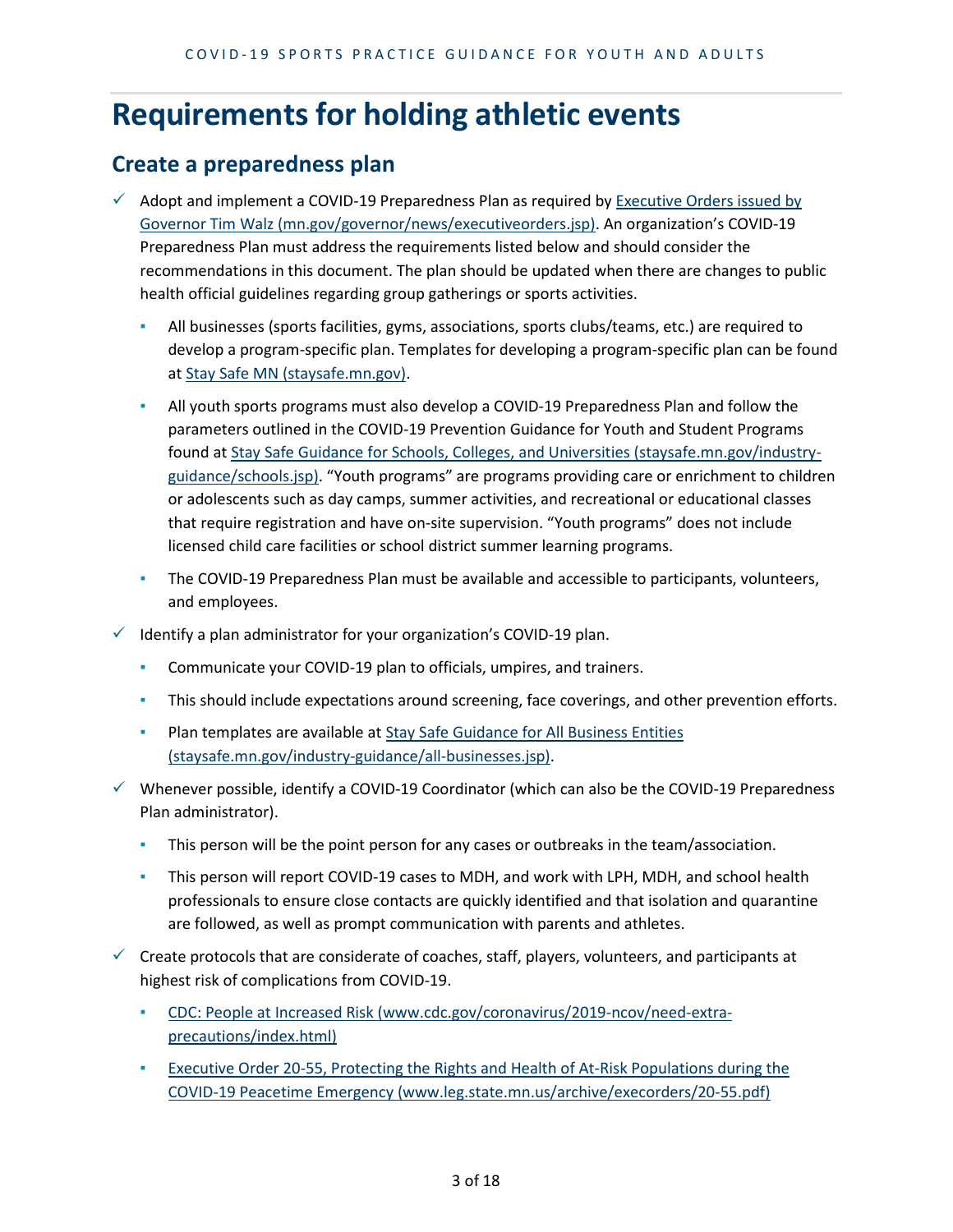## **Follow physical distancing**

- $\checkmark$  Maintain at least 6 feet between participants when they are not playing (on the bench, in the dugout, on the sideline, etc.).
- $\checkmark$  Maintain 6 feet between spectators or household groups.
- $\checkmark$  It is strongly recommended that spectators remain at least 12 feet away from the closest participant—meaning, at least 12 feet from the field, the bench, or the court, whichever is closest.

#### **Follow guidance for the venue/event setting (e.g., gymnasium, rinks)**

- $\checkmark$  Do not exceed the number of people allowed in the venue/event setting.
	- Facility and venue guidance is available at **Stay Safe Guidance for Businesses & Organizations** [\(staysafe.mn.gov/industry-guidance/index.jsp\).](https://staysafe.mn.gov/industry-guidance/index.jsp) Guidance that may apply includes the following:
		- [Stay Safe Guidance for Outdoor Recreation Entities \(staysafe.mn.gov/industry](https://staysafe.mn.gov/industry-guidance/outdoor-recreation.jsp)[guidance/outdoor-recreation.jsp\)](https://staysafe.mn.gov/industry-guidance/outdoor-recreation.jsp)
		- [Stay Safe Guidance for Entertainment and Meeting Venues \(staysafe.mn.gov/industry](https://staysafe.mn.gov/industry-guidance/entertainment.jsp)[guidance/entertainment.jsp\)](https://staysafe.mn.gov/industry-guidance/entertainment.jsp)
		- **2020-21 Planning Guidance for Minnesota Public Schools** [\(education.mn.gov/mdeprod/idcplg?IdcService=GET\\_FILE&dDocName=MDE032934&Revisio](https://education.mn.gov/mdeprod/idcplg?IdcService=GET_FILE&dDocName=MDE032934&RevisionSelectionMethod=latestReleased&Rendition=primary) [nSelectionMethod=latestReleased&Rendition=primary\)](https://education.mn.gov/mdeprod/idcplg?IdcService=GET_FILE&dDocName=MDE032934&RevisionSelectionMethod=latestReleased&Rendition=primary) – Updated 1/8/21
		- **EXED An overview of occupancy limits can be found at Minnesota's Stay Safe Plan** [\(mn.gov/covid19/for-minnesotans/stay-safe-mn/stay-safe-plan.jsp\).](https://mn.gov/covid19/for-minnesotans/stay-safe-mn/stay-safe-plan.jsp)
	- The following requirements apply to games:
		- **•** For competitions held indoor, if 12 feet can't be maintained between the participants in the game (athletes, coaches, student managers, time keepers) and the spectators, participants must be included in the total occupancy count.
			- **.** If spectators and participants can be clearly separated by at least 12 feet, then participants do not need to be included in the total occupancy count.
	- **•** For practices, spectators and participants all contribute to the total occupancy limit of the event space, regardless of spacing between spectators and participants.
	- Additionally, follow guidance outlined in sections below for spectators at practices and games.
- $\checkmark$  Stagger game and practice times to avoid crowding and congestion when participants are arriving, playing, and leaving.
- $\checkmark$  Post instructions for patrons throughout the venue/event setting and at entrances that inform patrons of the following:
	- Not to enter if they are experiencing symptoms of COVID-19.
	- **•** The venue's attendance limits.
	- **·** That they are required to adhere to hygiene and social distancing instructions, should not cluster at entry/exit points, observe signage and markings that promote social distancing.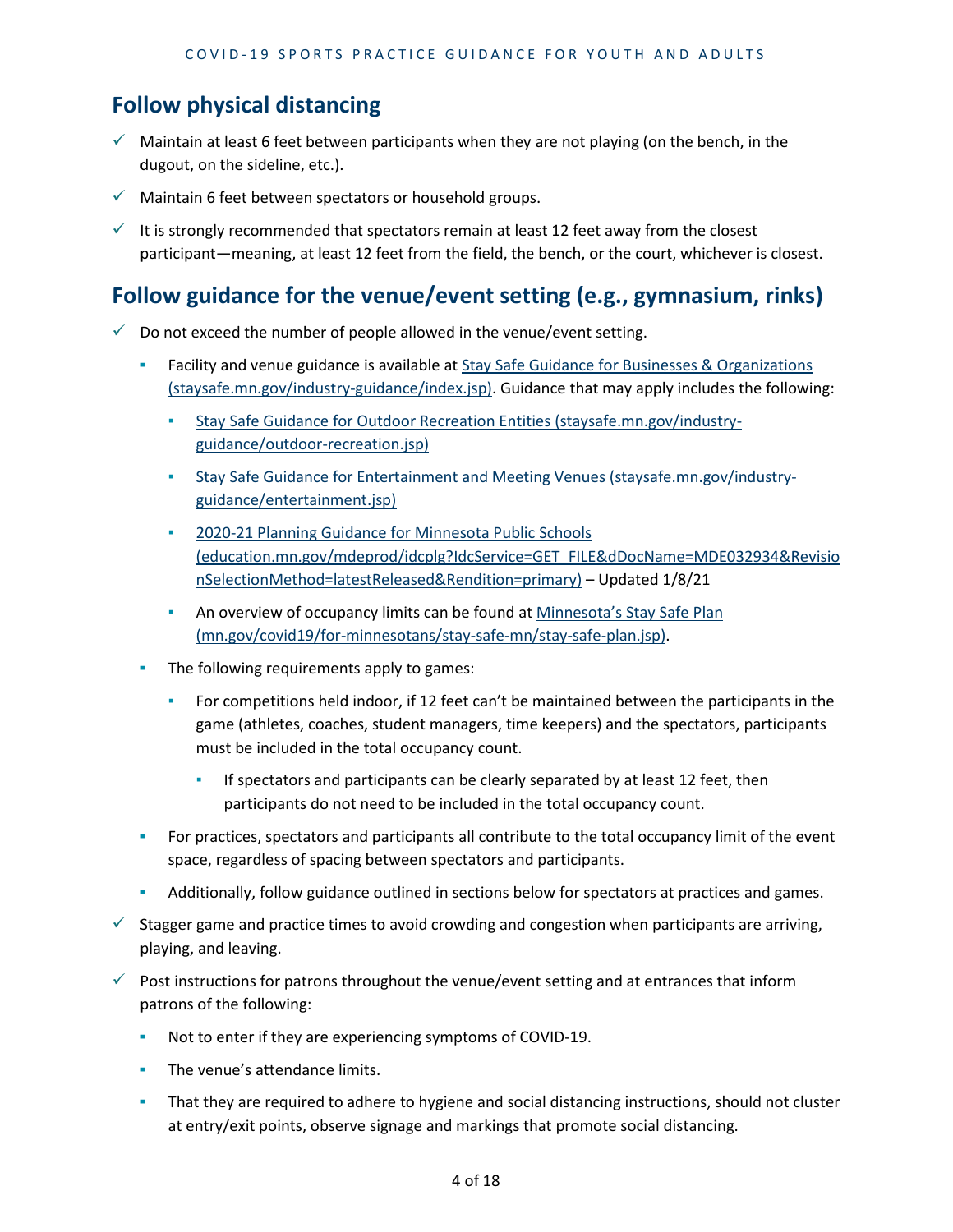- That they are required to follow the venue's requirements for wearing face coverings.
- $\checkmark$  Encourage patrons to review a COVID-19 self-screening survey that asks about close contacts with confirmed cases and quarantined cases and out-of-state travel before entering venue. See the Visitor and Employee Health Screening Checklist on [Businesses and Employers: COVID-19](https://www.health.state.mn.us/diseases/coronavirus/businesses.html) [\(www.health.state.mn.us/diseases/coronavirus/businesses.html\).](https://www.health.state.mn.us/diseases/coronavirus/businesses.html)
- $\checkmark$  Consider limiting or not allowing concessions to minimize opportunities for crowding.
- $\checkmark$  Consider limiting the size of or not allowing bands, cheer squads, and other entertainment groups at the competition.
	- It is strongly recommended that any bands, cheer squads, or other entertainment groups present at a competition remain at least 12 feet away from the spectators and participants in the game.
	- **·** If bands, cheer squads or other entertainment groups cannot maintain 12 feet of distance from spectators and participants in the game, then members of the band, cheer squads, and other entertainment groups must be included in the total spectator count.

## **Follow face covering requirements**

- $\checkmark$  Face coverings must be worn by all people at all times, including practices and games, with only the following exceptions.
	- During wrestling contact, a cloth face covering could become a choking or visual hazard and is discouraged. For gymnastics and cheerleading, if there are concerns about safety in regards to choking or the face covering getting caught on objects, athletes may temporarily remove the face covering during activities such as tumbling/stunting/flying or on certain apparatuses. However, athletes must wear face coverings for all other practices and routines.
	- **•** People who swim/dive/participate in water sports should not wear a cloth face covering while they are in the water.
	- Individual sports performed outside that allow people to maintain distance from others are lower risk for transmission of SARS-CoV-2. A cloth face covering is not necessary for athletes participating in outdoor individual sports if the athletes can stay at least 6 feet away from others. However, if social distancing cannot be maintained, athletes must wear face coverings.
		- Note that even outdoor individual sports often involve occasional close contact with others, so teams and athletes will often need to modify the activity to ensure that 6 feet of social distance can be maintained. In addition, individual outdoor athletes are still required to wear a face covering when they are around teammates, coaches, or others, and not actively participating in the distanced individual activity.
		- **•** For example, at a track and field event, an athlete may remove their face covering for the duration of the competition if the competition is organized in a way that guarantees the athlete will not come within 6 feet of others on the course, including when starting and finishing. The athlete would still need to wear face coverings before and after the competition.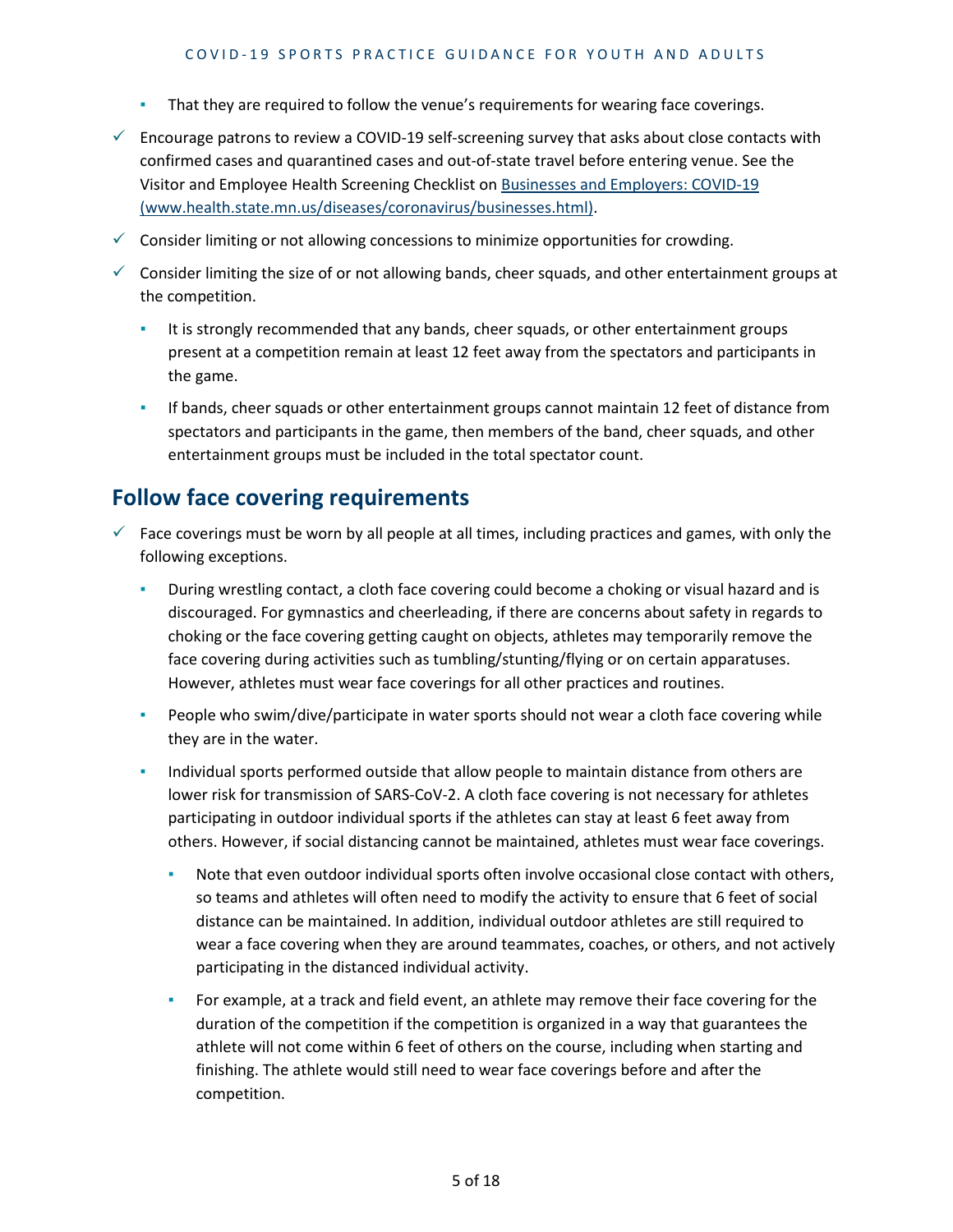- If a sport requires a helmet that interferes with wearing a face covering safely or effectively), athletes may consider alternatives to face coverings that are specifically designed by helmet manufacturers to provide protection against the splashes, sprays, and aerosols that can lead to COVID-19 transmission (i.e., a full face shield).
	- **EXECT** A face covering is still the most protective option and should be used to the extent possible, but a full face shield may provide some protection.
	- **Any face shield used as a face covering alternative must cover the entire face, extend to the** ears and below the chin, and must not have exposed gaps or vents near the eyes, mouth, or nose.
	- **For more information, please see Frequently Asked Questions About the Requirement to** [Wear Face Coverings \(www.health.state.mn.us/diseases/coronavirus/facecoverfaq.html\).](https://www.health.state.mn.us/diseases/coronavirus/facecoverfaq.html)
- **•** For further information on wearing face coverings during sports activities please see the following guidance[: American Academy of Pediatrics COVID-19 Interim Guidance: Return to](https://services.aap.org/en/pages/2019-novel-coronavirus-covid-19-infections/clinical-guidance/covid-19-interim-guidance-return-to-sports/)  [Sports \(services.aap.org/en/pages/2019-novel-coronavirus-covid-19-infections/clinical](https://services.aap.org/en/pages/2019-novel-coronavirus-covid-19-infections/clinical-guidance/covid-19-interim-guidance-return-to-sports/)[guidance/covid-19-interim-guidance-return-to-sports/\).](https://services.aap.org/en/pages/2019-novel-coronavirus-covid-19-infections/clinical-guidance/covid-19-interim-guidance-return-to-sports/)
- $\checkmark$  Face coverings must be worn in accordance with MDH guidance and Executive Order 20-81.
	- For the best protection against COVID-19, a face covering must have at least two layers of tightly-woven fabric, cover the nose and mouth completely and fit snugly against the face without gaps.
	- Types of face coverings can include a cloth mask, a neck gaiter, a scarf, a bandanna, or a religious face covering. CDC recommends using two layers of fabric when making a cloth face covering. Face coverings that are made of thinner single-layer fabric such as certain types of masks, scarves, neck gaiters, or bandannas may not be as effective for blocking droplets that come out when speaking, coughing, or sneezing and should not be used unless there are no alternatives.
	- **EXECT** Any masks that incorporate a valve that is designed to facilitate easy exhaling, mesh masks, or masks with openings, holes, visible gaps in the design or material, or vents are not sufficient face coverings because they allow droplets to be released from the mask.
	- **Face Covering Requirements and Recommendations** [\(www.health.state.mn.us/diseases/coronavirus/facecover.html\)](https://www.health.state.mn.us/diseases/coronavirus/facecover.html)
- $\checkmark$  People are not permitted to remove their face coverings during activities that involve a high level of exertion. For guidance on when a person refuses to wear a face covering, or is unable to wear a face covering due to a disability, medical, or mental health condition, please see [Frequently Asked](https://www.health.state.mn.us/diseases/coronavirus/facecoverfaq.html)  [Questions About the Requirement to Wear Face Coverings](https://www.health.state.mn.us/diseases/coronavirus/facecoverfaq.html)  [\(www.health.state.mn.us/diseases/coronavirus/facecoverfaq.html\).](https://www.health.state.mn.us/diseases/coronavirus/facecoverfaq.html)
- $\checkmark$  The following people are exempt from the face covering requirement:
	- **•** Children under age 2 years must not wear face coverings. Children between the ages of 2 and 5 years old are not required to wear face coverings but are encouraged to wear a face covering when in public if they can do so reliably in compliance with CDC guidance (i.e., without frequently touching or removing the face covering). See CDC: How to Wear Masks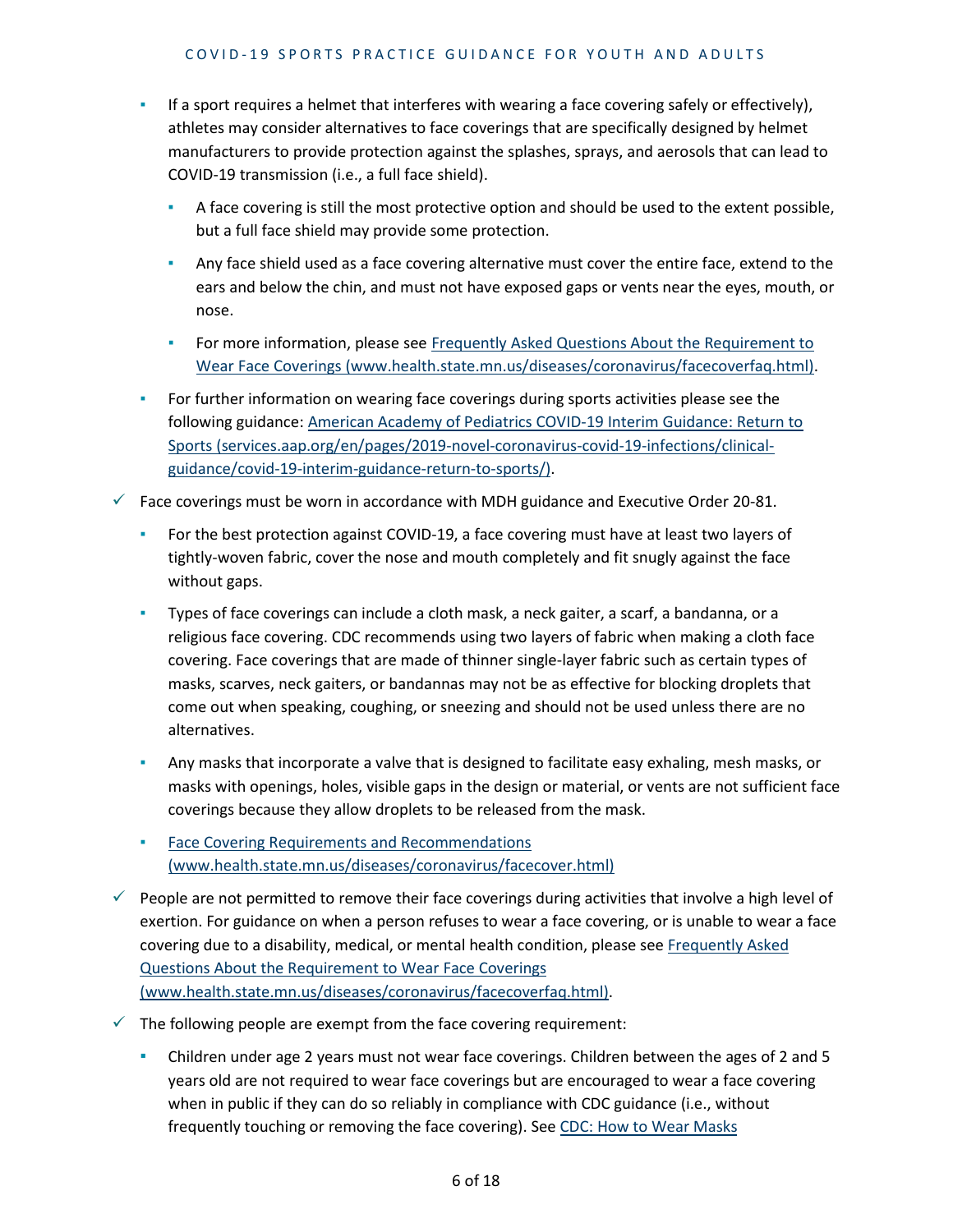#### COVID - 19 SPORTS PRACTICE GUIDANCE FOR YOUTH AND ADULTS

[\(www.cdc.gov/coronavirus/2019-ncov/prevent-getting-sick/how-to-wear-cloth-face](https://www.cdc.gov/coronavirus/2019-ncov/prevent-getting-sick/how-to-wear-cloth-face-coverings.html)[coverings.html\).](https://www.cdc.gov/coronavirus/2019-ncov/prevent-getting-sick/how-to-wear-cloth-face-coverings.html)

- **•** People who have medical or other health conditions, disabilities, or mental health, developmental, or behavioral needs that make it difficult to tolerate wearing a face covering.
- $\checkmark$  For further information and background regarding the decision to require face coverings for most sports, please see Face Coverings in Organized Sports During COVID-19 [\(Face Coverings in Organized](https://www.health.state.mn.us/diseases/coronavirus/sportsmask.pdf)  [Sports During COVID-19 \(www.health.state.mn.us/diseases/coronavirus/sportsmask.pdf\).](https://www.health.state.mn.us/diseases/coronavirus/sportsmask.pdf)
- $\checkmark$  MDH recognizes that it takes time for people to acclimate to face coverings. There are some key considerations to help athletes effectively wear face coverings during any sport:
	- Wear a face covering that fits snugly against the sides of the face. This will prevent it from slipping and interfering with vision. Athletes may have to try a variety of face coverings to find one that fits properly.
	- **EXED** Before using a face covering in competition, athletes should acclimate to wearing a face covering during practices by starting out with less intense workouts and building intensity as they become comfortable wearing the face covering.
	- **EXECT AT A FIRTH IS EXTER 15 A FIRTH COVERTS FIRTH** Bring extra face coverings.
	- **EXEL F** Face-covering guidance does allow for people to remove their face covering if they are having trouble breathing. If an athlete needs to take their mask off, they should take a break from play, and find an area where they can sit down and be physically distanced before removing the face covering.
	- **•** Athletes should stop activity if they are feeling overly fatigued, dizziness, headache, muscular weakness, or drowsiness.

#### **Promote testing**

- $\checkmark$  Those participating in sports programs and activities should consider routine testing, especially those in K-12. The Minnesota Department of Health (MDH) and Minnesota Department of Education recommend that participants in extracurricular activities get tested for COVID-19 every other week for the remainder of the 2020-21 school year.
- $\checkmark$  MDH also strongly recommends that those who participate in wrestling get tested prior to each competition.
	- Wrestling is a sport that confers high risk for transmission of the virus that causes COVID-19 because of close proximity and contact with another person. In addition, it is difficult for masks to be worn without getting pulled off and tangled.
	- Minnesota and other states have identified multiple outbreaks associated with wrestling. Because the virus that causes COVID-19 can be transmitted by asymptomatic people, MDH strongly recommends that wrestlers test for COVID frequently, including 48 – 72 hours prior to a meet.
	- When planning, it is important to take into account the time needed for test results to be available prior to the match.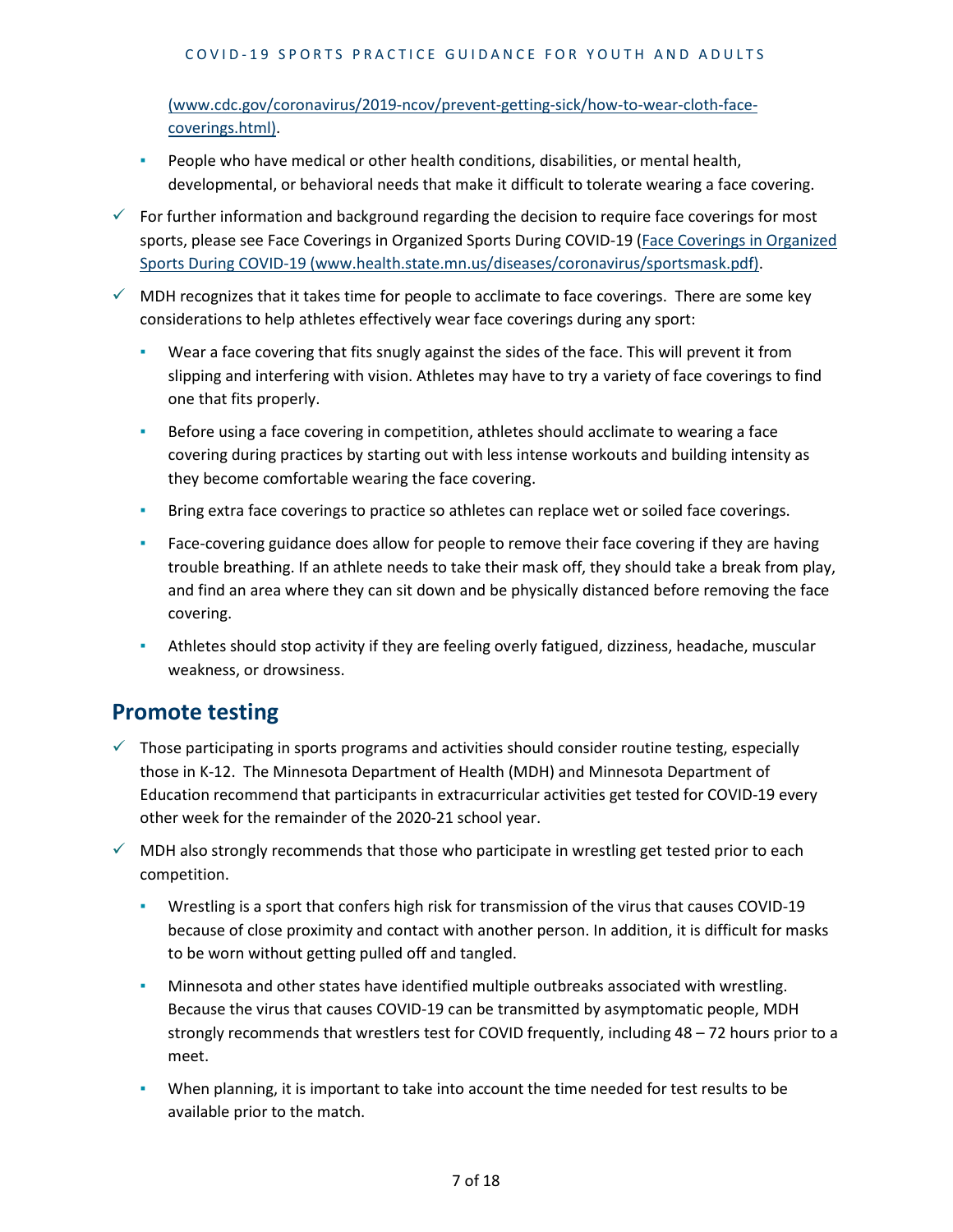#### **Promote a culture of honesty and health**

- $\checkmark$  Create protocols to maintain health checks and screening of participants and staff/volunteers.
	- **EXECT** Any staff, volunteers, or participants who are sick must stay home.
	- **EXECT** Have policies in place outlining the process for those who become sick while participating in a sport.
	- Be aware that people can get a positive COVID-19 test even if they do not have symptoms.
- $\checkmark$  Recommend routine testing of athletes, coaches, and other participants, especially 72 hours prior to a game.

# **Requirements for holding practices**

Follow the "Requirements for holding athletic events" in addition to the following:

#### **Spectator requirements**

If necessary for spectators to be at practices, ensure that spectators maintain at least 6 feet of social distancing between households and that spectators are complying with venue/facility guidance including applicable capacity limits.

## **Practice requirements**

- $\checkmark$  Participants must maintain 6 feet of social distancing when not actively playing (team meetings, side lines, waiting for a turn).
- $\checkmark$  Keep practices small in size. For youth and adult organized sport practices or training (non-game or competition activities), create pods. Pod sizes cannot exceed 25 people indoors or 50 people outdoors per pod.
	- A "pod" is a group of people that only practice or play with members of their own pod, which limits the potential for transmission in the event of an exposure or outbreak. Teams and organizations are responsible for ensuring that members of different pods do not practice together, interact, or otherwise come into close contact while organized sports are occurring.
	- Pods must either practice in physically separate rooms, facilities, or areas, or steps must be taken to ensure that pods are kept separated by a distance of no less than 12 feet at all times.
	- **EXECT** Teams must also avoid reassigning athletes to different pods to the maximum extent possible.
	- The smaller the pod size, the more the team can minimize broader transmission of COVID-19 among teammates.

## **Additional practice recommendations**

- $\checkmark$  Spectators at practices are strongly discouraged. If spectators must attend practices, consider limiting to one per participant.
- $\checkmark$  Host practices outdoors if possible.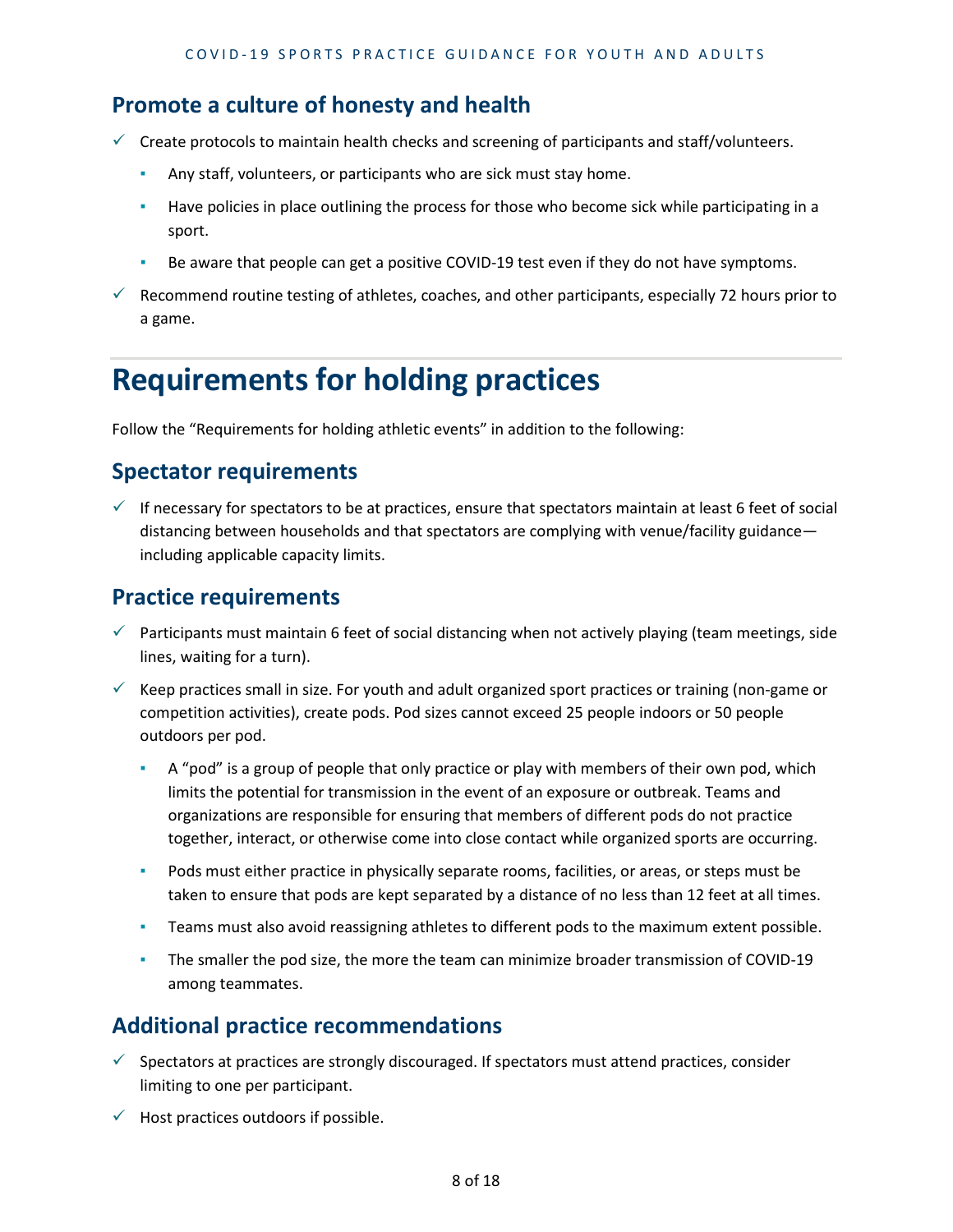- Outdoors is safer than indoors.
- **•** If indoors, minimize the time spent indoors, as risk of transmission increases with the more time spent indoors. Consider keeping indoor practices to 30 minutes or less.
- $\checkmark$  Avoid using locker rooms and facility showers.
- $\checkmark$  Carpooling should be discouraged as much as possible.

## **Requirements for holding games, scrimmages, and competitions**

#### **Spectator requirements**

- $\checkmark$  The total number of spectators at games must comply with the appropriate venue guidance and capacity limits (see "Follow guidance for the event setting" section above).
	- Strongly consider limiting spectators to one to two people per participant to minimize transmission and to comply with applicable venue guidance and capacity limits.
- $\checkmark$  Require reservations and/or ticketing (e.g., online, app-based, email, will-call) according to the requirements applicable to entertainment venues [\(https://staysafe.mn.gov/industry](https://staysafe.mn.gov/industry-guidance/entertainment.jsp)[guidance/entertainment.jsp\)](https://staysafe.mn.gov/industry-guidance/entertainment.jsp).
	- Names, phone number, and/or email should be collected as part of the reservations so that quick notification can be done if an individual develops COVID-19.

#### **Spectator recommendations**

 $\checkmark$  Schedule arrival times for longer than their typical duration to minimize the congregation of patrons waiting. Establish staggered admission or entry times and durations to minimize overlap and congregating of patrons at choke points (e.g., access points, security check points, admission areas, concession areas).

## **Number of participants allowed**

- $\checkmark$  During a game, scrimmages, or competitions (played indoors or outdoors):
	- **•** The number of participants allowed can include all of the people needed to make up the team.
	- A team is defined as the total number of players/athletes, coaches, referees, umpires, etc. needed to hold the game or competition as long as the total number of people does not exceed the total number allowed by the venue or facility (check capacity limits). This includes cross country and track teams.
- $\checkmark$  During a cross country or track event:
	- The "course maximum"—meaning the number of people allowed on the course at one time is the total square footage of the course divided by 113.
	- **•** Participants must be divided into completely separated participant groups to ensure that the number of participants on the course at one time never exceeds the course maximum.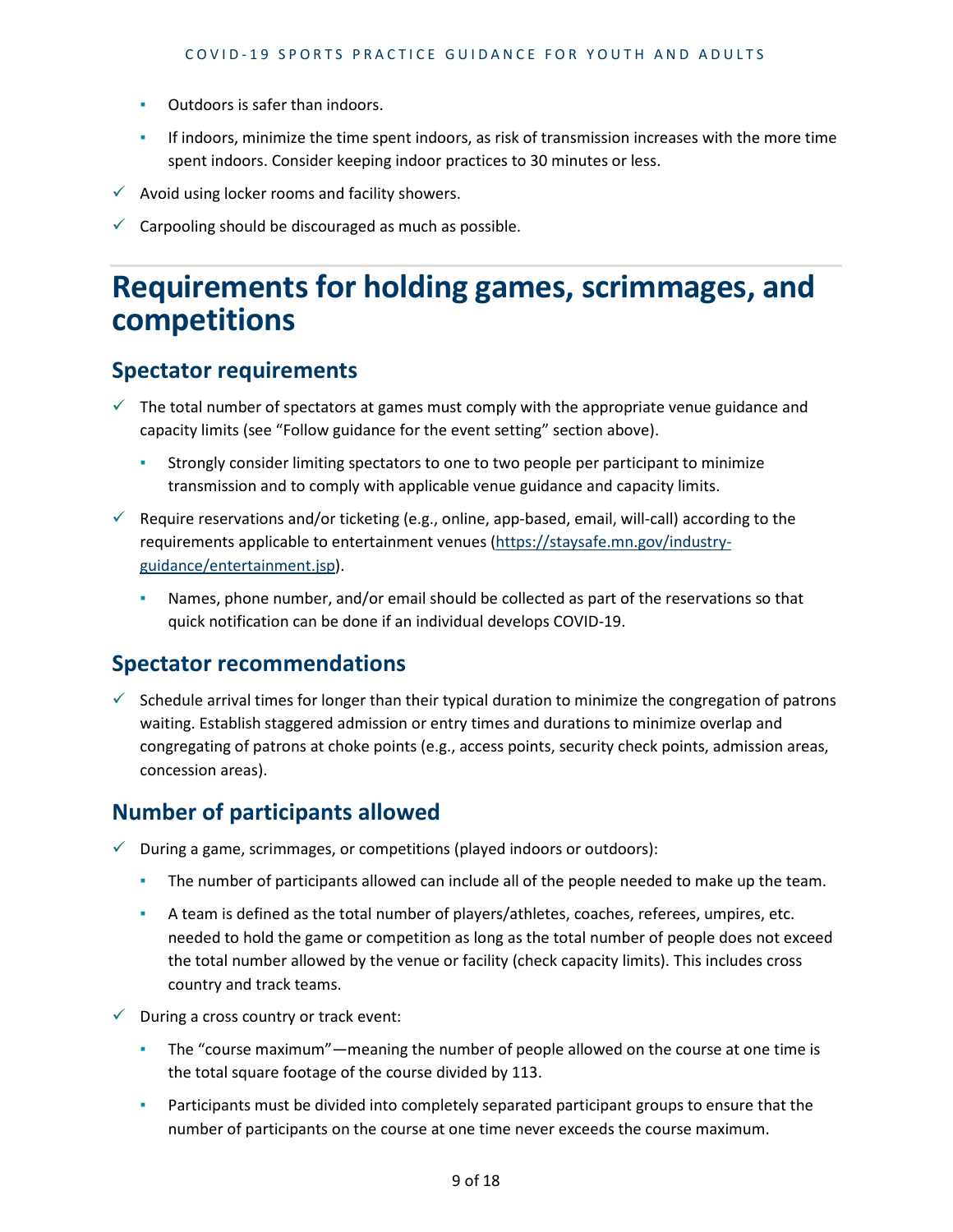- Event participants must be further divided into "pods" and physically distanced (meaning 6 feet of distance is maintained between people from different households) within the pods.
	- Pod sizes cannot exceed 25 people indoors or 50 people outdoors per pod.

## **Multi-team (more than two teams) events and tournaments**

MDH strongly recommends against holding tournaments or sporting events that will bring teams together from different states or from outside your local area. If teams choose to host multi-team events, the following guidelines apply.

#### **Requirements**

- $\checkmark$  The occupancy requirements that apply to the venue/event setting must be followed (refer to the "Follow guidance for the event setting" section above).
- $\checkmark$  People who are spectators can get food and eat either in designated food areas or at their seats, if allowed by the venue/event setting.
- $\checkmark$  Allow only one team in a locker room at any one time and limit the amount of time each team spends in the locker room.
- $\checkmark$  Teams must minimize the time they spend in the venue/event setting.
	- **EXECT** Teams should only arrive early enough to warm up before their competition, and teams should leave as soon as their game is over.
	- **If athletes linger after a game to eat or watch games, they are considered spectators and must** be counted toward the overall occupancy of the venue. They must also follow guidance requirements that apply to the venue/event (e.g., they must eat in designated seating areas, wear face coverings, be in an assigned seat as a spectator or some similar accommodation, etc.). The other option would be for the participants to get their food to-go.

#### **Recommendations**

- $\checkmark$  Consider limiting or not allowing entertainment (including bands, cheer squads, or dance teams) at this time.
- $\checkmark$  Strongly consider limiting spectators to one to two people per participant to minimize transmission and to comply with applicable venue guidance and capacity limits.
- $\checkmark$  Limit the number of participants as much as possible, as well as minimize the number of parents/chaperones that travel with the team.
	- **EXED** Remember that if a person tests positive for COVID-19 and was traveling with others in a vehicle for greater than 30 minutes, it could result in quarantine of everyone who traveled with that person in the same vehicle (bus, van, SUV, etc.).
- $\checkmark$  Avoid overnight stays as much as possible. Consider hosting events at a central location that does not require teams to stay overnight.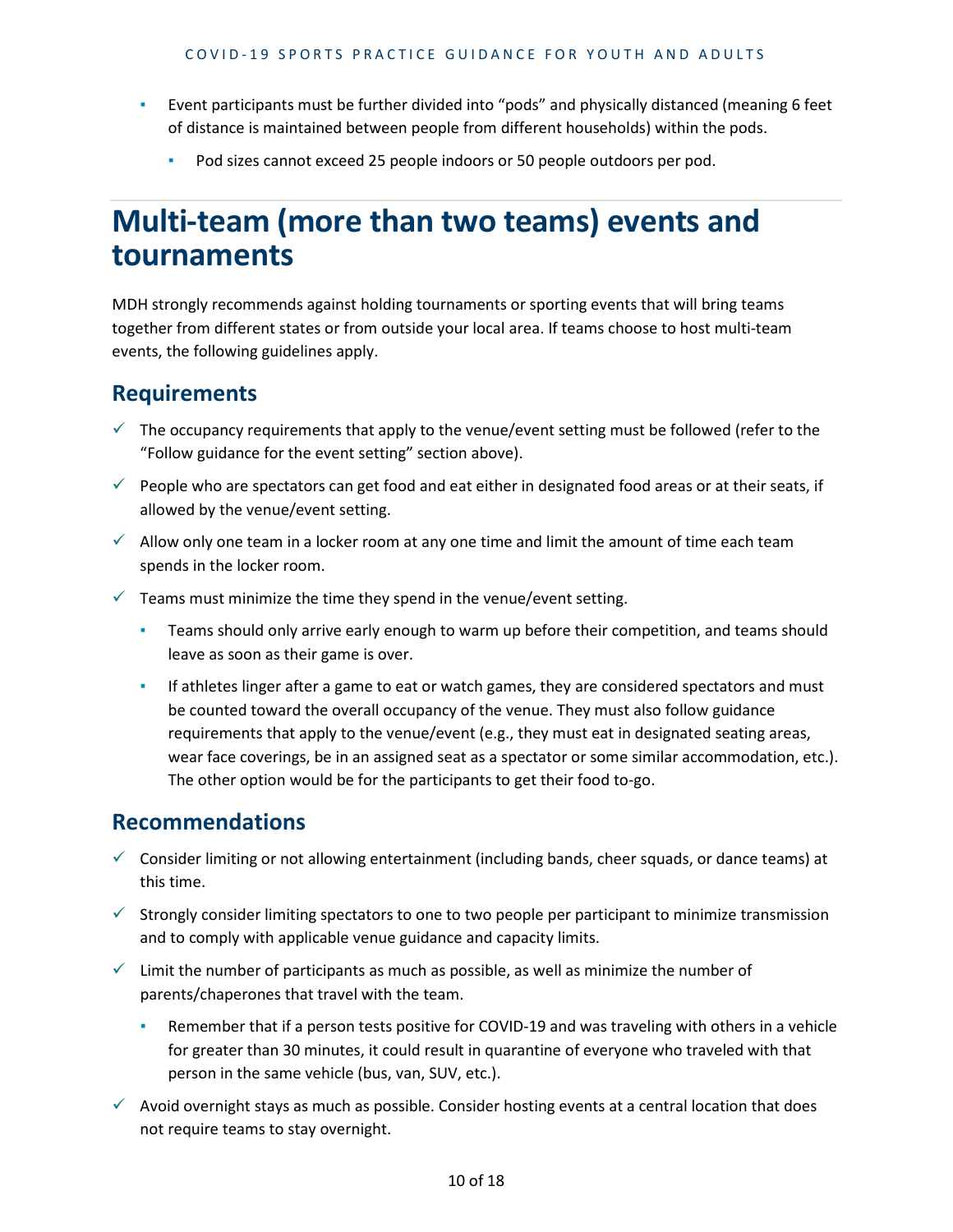Remember that staying at hotels can create another environment where teammates gather in close proximity, which increases risk of transmission.

## **Requirements for outdoor recreational race events**

#### **Key information**

- $\checkmark$  The guidance in this section is for outdoor organized recreational races or non-competitive similar events (e.g., running races, "fun runs"/walks, triathlons, bicycle races/rides, charity walks, or crosscountry skiing events).
- $\checkmark$  This guidance is not applicable to motorized races. For these events, please use the Stay Safe Guidance for Entertainment and Meeting Venues [\(https://staysafe.mn.gov/industry](https://staysafe.mn.gov/industry-guidance/entertainment.jsp)[guidance/entertainment.jsp\)](https://staysafe.mn.gov/industry-guidance/entertainment.jsp).
	- **•** Unless this section imposes a different or additional requirement, any organized race event must also follow the requirements in other sections of this guidance document.
	- Spectators are allowed at race events that are held in a defined venue. Any such events must follow the requirements of the Stay Safe Guidance for Entertainment and Meeting Venues [\(https://staysafe.mn.gov/industry-guidance/entertainment.jsp\)](https://staysafe.mn.gov/industry-guidance/entertainment.jsp) regarding limits on the number of spectators allowed and the steps that must be taken to protect the health and safety of spectators and workers or volunteers. The person or entity responsible for organizing the race must incorporate applicable requirements from both this guidance document and the Stay Safe Guidance for Entertainment and Meeting Venues into the COVID-19 Preparedness Plan for the event.

#### **Key elements of an organized race plan**

In order to prevent COVID-19 transmission at an organized race, to maintain control over the event, and to facilitate social distancing between participants, volunteers, and employees, all organized races must adhere to the following basic requirements:

- **Advance registration.** Registration must occur prior to the race through online or other contact-less methods. Any racing equipment, promotional products or handouts, bibs, etc. should be mailed to participants prior to race day.
- **Participant, employee and volunteer attendance.** The number of participants allowed on the race course at any one time depends on the size and structure of the course:
	- The "course maximum"—meaning the number of people allowed on the course at any time is 250 participants or the total square footage of the course divided by 113, whichever is less. Further, races that choose to exceed the course maximum must ensure an entire participant group has completely finished the race and vacated the course before releasing a new group of participants.
	- The design of the course must ensure that there is at least 113 square feet for each person on the course (113 square feet is the U.S. Fire Administration's recommended space per person to ensure safe social distancing).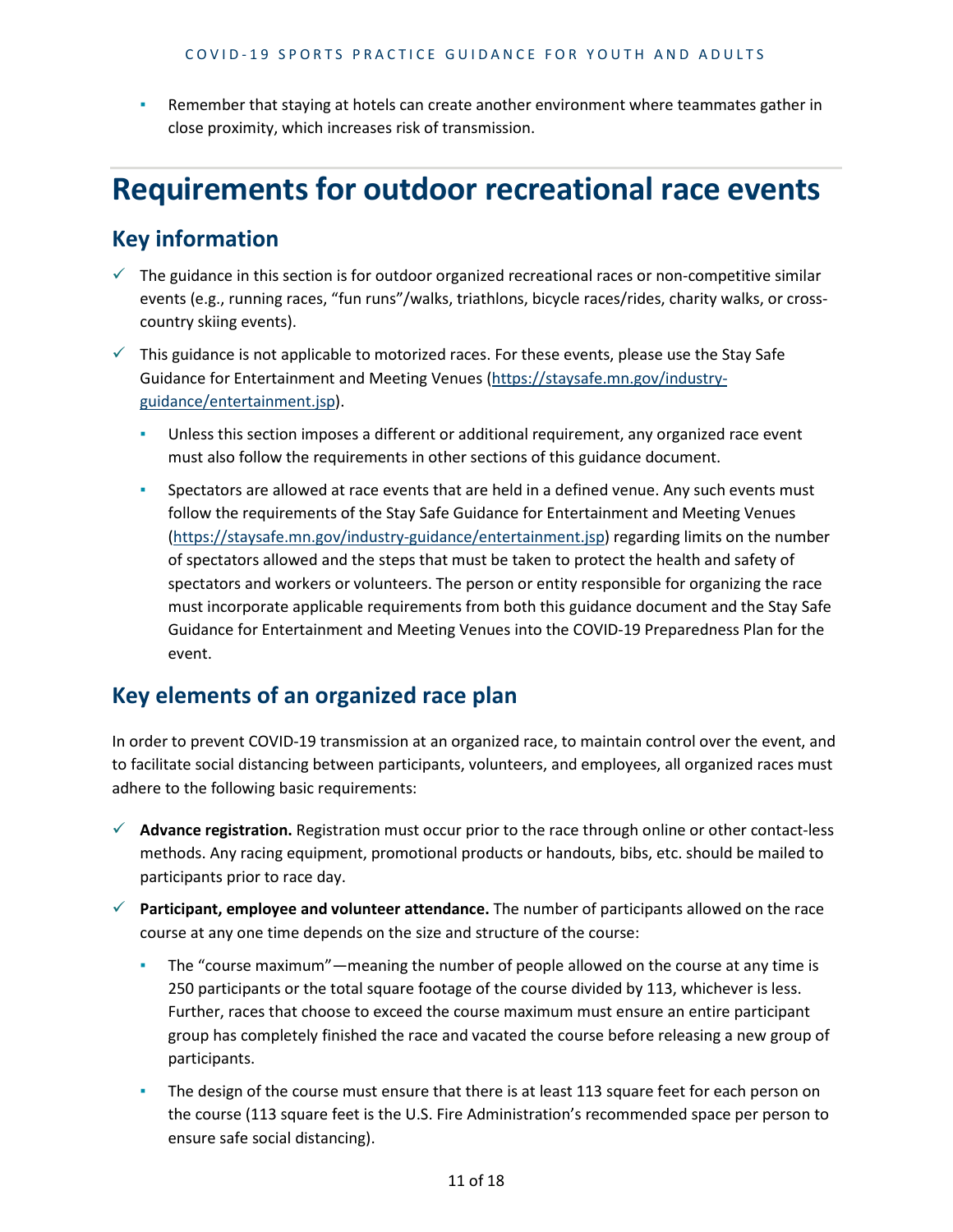- Example calculation for determining number of participants on a course:
	- It takes 28,250 square feet of space to socially distance 250 people (250 x 113sq. ft).
	- **EXED 18 18 18 foot wide course it would take approximately 1600 feet of course to provide** enough space to socially distance 250 people (28, 250 sq. feet ÷ 18 feet = 1569 feet ≈1600 feet).
	- 1 mile = 5280 feet (5280 ÷ 1600 = 3.3 or  $\approx$  1/3)
	- 1600 feet  $\approx$  1/3 of a mile
	- It would take approximately 1/3rd of a mile to socially distance 250 people on an 18 foot wide course.
- "Point to point" courses, where the start and finish areas are distinct from one another are preferred to discourage crowds and naturally spread out potential spectators.
- Workers are not counted toward the "course maximum" for purposes of this guidance.
- **Participant pods.** Event participants must be further divided into "pods" of no more than 25 people indoors or 50 outdoors, and socially distanced (meaning, 6 feet of distance is maintained between people from different households) within the pods.
	- **Each pod must be released in a staggered manner to avoid clustering on the course and** intermixing of pods.
	- **EXECT** As each pod is released, individual participants should also be released in a staggered manner or positioned to allow for proper social distancing within the pod.
- **Social distancing measures.** Participants must maintain at least 6 feet of social distancing from other participants, volunteers, and employees through the entire event, including at the starting line, throughout the race, and at the finish line. Staff and volunteers must also maintain social distancing from other staff, volunteers, and participants.
	- Social distancing measures should take into account the size and structure of the venue. For example, if the race takes place on a track, lanes should be designated according to pace (for example, with slower participants in outside lanes, and faster participants in inside lanes).
	- **•** Markers such as tape, traffic cones, or stickers should be placed on the ground to aid participants in maintaining social distancing.
	- **•** Participants should be given staggered arrival times, based on their pod's start time, to avoid congregating at the starting line. Participants within the same pod should be spaced at the starting line in a manner that allows them to maintain social distancing from each other.
	- Participants must immediately leave the course after finishing the race, and employees and volunteers must ensure that participants do not loiter or gather in groups at the finish area. Face coverings. Face coverings must be worn by all people at all times in the start and finish line areas, and while in their participant pod (if applicable). Face coverings may be removed by participants while on the race course as long as social distancing can be maintained.
- **Communication and signage.** The event organizer should strongly promote the importance of social distancing and personal responsibility to all participants, volunteers and staff as part of the event's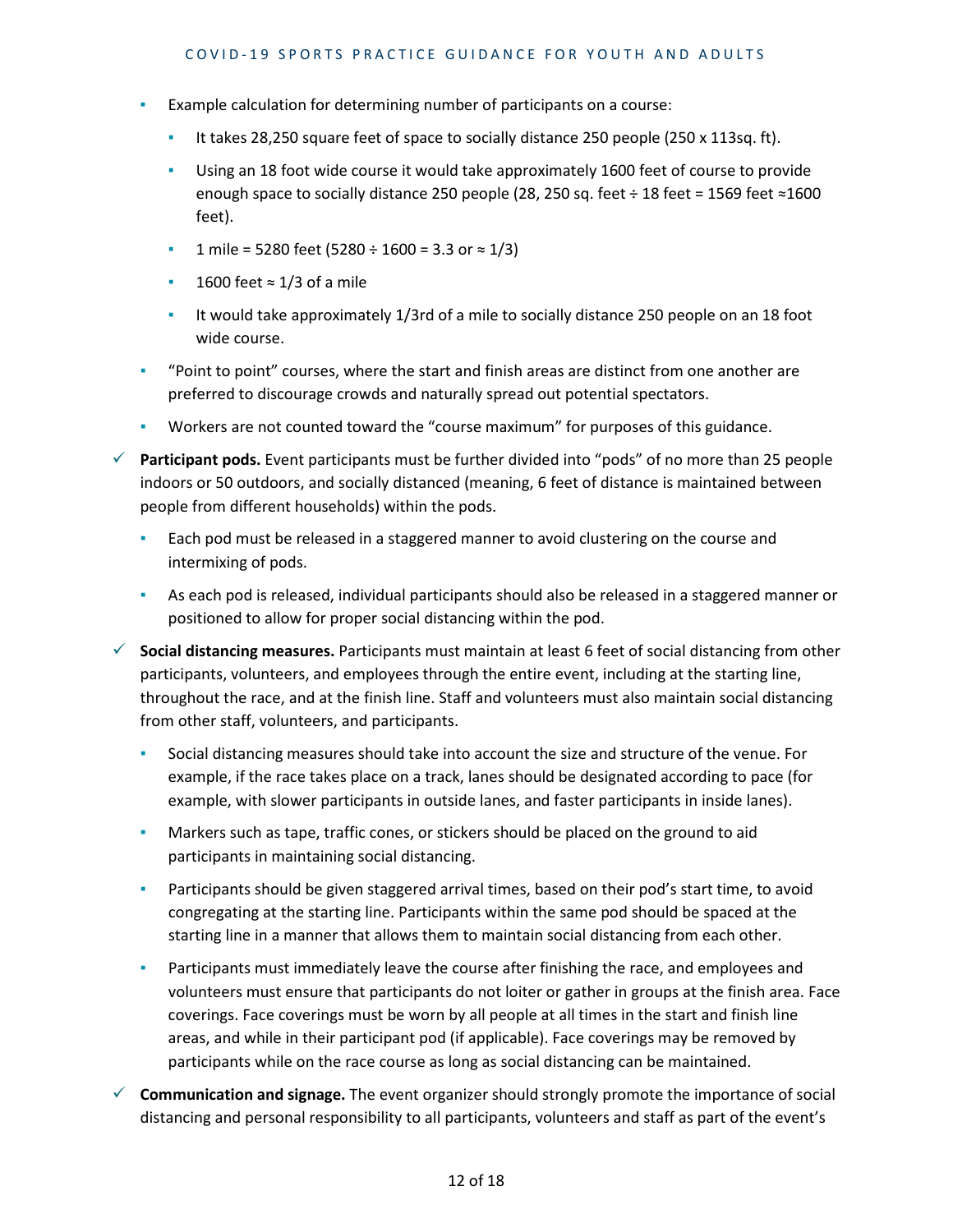regular communication strategy (both pre-event and during the event). In event venue areas (particularly areas not enclosed), the event should post prominent signage throughout the area that informs participants of the following:

- Not to enter if they are experiencing symptoms of COVID-19.
- Hygiene, face covering and social distancing requirements and instructions.
- Applicable venue attendance limits and instruction to avoid clustering.
- **Spectators.** Race courses should be designed to eliminate the potential of spectators if organizers cannot ensure the venue requirements (including spectator capacity) will be followed at all times.
	- Secluded courses (roads or trails/parks in areas with low foot and road traffic congestion) are preferred to discourage attracting crowds.
	- Social gathering limits for social distancing apply when races occur in public roadways, trails, and other areas that are not a defined and controlled venue.
		- Organizers must take steps to discourage and limit spectator gatherings in key high traffic areas (e.g., posting signage, monitoring and disbanding unauthorized spectator areas, etc.). Organizers are responsible for unauthorized gathering of spectators around the race course if they do not take reasonable steps to prevent these gatherings.
		- **•** Organizers may not set up seating or gathering areas, or otherwise encourage the gathering of spectators without following the [Stay Safe Guidance for Entertainment and Meeting](https://staysafe.mn.gov/industry-guidance/entertainment.jsp)  [Venues \(https://staysafe.mn.gov/industry-guidance/entertainment.jsp\).](https://staysafe.mn.gov/industry-guidance/entertainment.jsp)
	- **EXED** If the race is held in a defined outdoor venue (for example, at a track at a public school or in a stadium), spectators are permitted, but the venue must follow the occupancy limits and all other requirements outlined in the [Stay Safe Guidance for Entertainment and Meeting Venues](https://staysafe.mn.gov/industry-guidance/entertainment.jsp)  [\(https://staysafe.mn.gov/industry-guidance/entertainment.jsp\).](https://staysafe.mn.gov/industry-guidance/entertainment.jsp)
- **Vendors and attractions.** If an event is not being held in a defined venue (for example, if a course is located on a public roadway, trail, or other public right of way), vendors or recreational/entertainment attractions coordinated by the event organizers are not permitted because they encourage the congregation of spectators.
- **Transportation.** If providing or organizing transportation associated with the race, race organizers must also consider limitations and all other requirements outlined [in COVID-19 Preparedness Plan](http://dli.mn.gov/sites/default/files/pdf/COVID_19_preparedness_plan_requirements_guidelines_passenger_transportation.pdf)  [Guidance: Requirements for Passenger Transportation](http://dli.mn.gov/sites/default/files/pdf/COVID_19_preparedness_plan_requirements_guidelines_passenger_transportation.pdf)  [\(http://dli.mn.gov/sites/default/files/pdf/COVID\\_19\\_preparedness\\_plan\\_requirements\\_guidelines\\_](http://dli.mn.gov/sites/default/files/pdf/COVID_19_preparedness_plan_requirements_guidelines_passenger_transportation.pdf) [passenger\\_transportation.pdf\).](http://dli.mn.gov/sites/default/files/pdf/COVID_19_preparedness_plan_requirements_guidelines_passenger_transportation.pdf)
- $\checkmark$  Event policies. The event may apply additional, lawful policies that are more stringent than required by this or other guidance or executive orders at its discretion.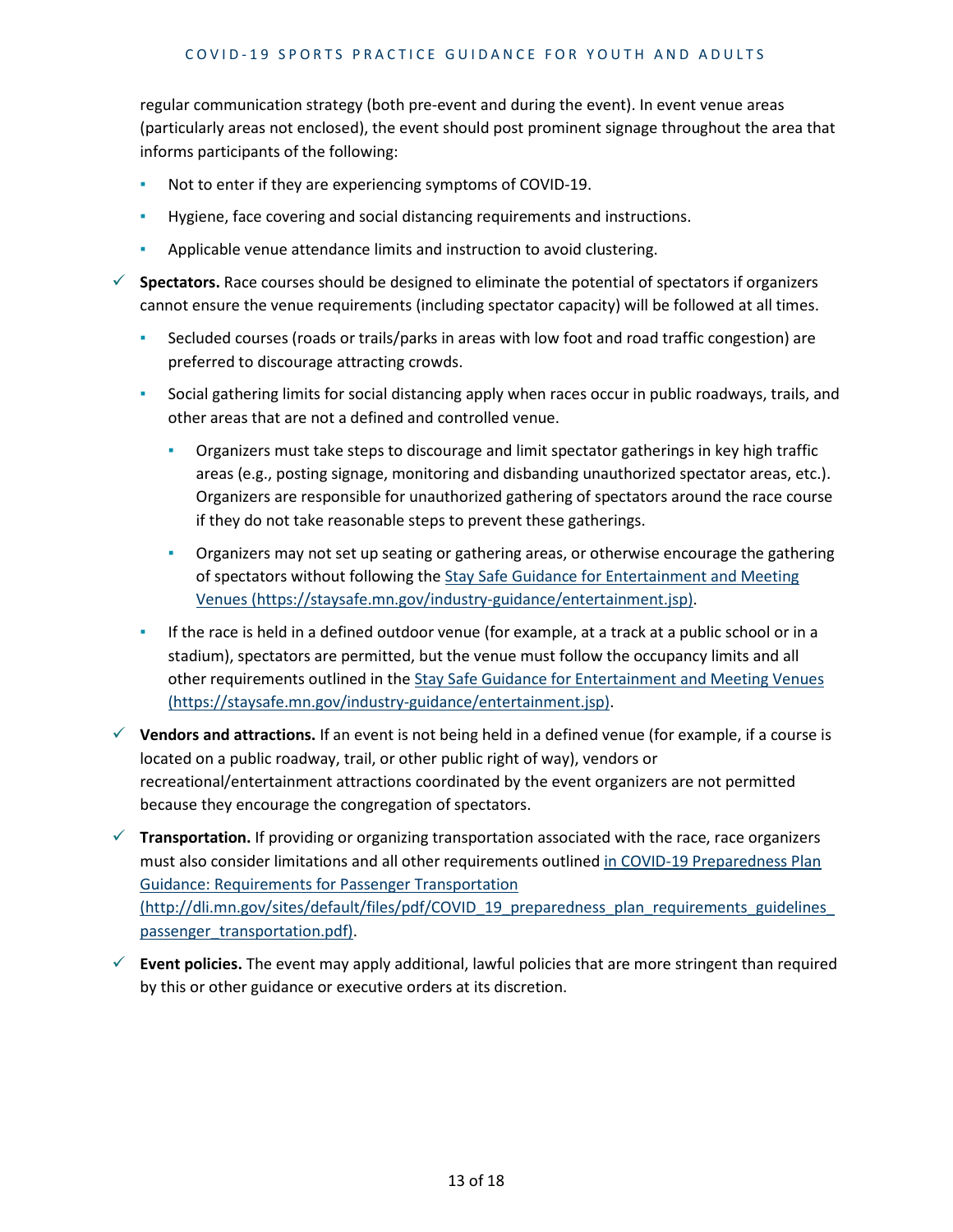## **Important risk considerations**

## **Level of contact in a sport**

Consider the risk associated with that sport in terms of COVID-19 being spread between players.

- $\checkmark$  The more physical or close contact that occurs the greater risk there is in spreading illness.
- A sport or training that takes place indoors is riskier than if the activity is done outdoors.
- $\checkmark$  Resources for risk categorization of sports:
	- [National Collegiate Athletic Association COVID-19 Coronavirus \(www.ncaa.org/sport-science](https://www.ncaa.org/sport-science-institute/coronavirus-covid-19)[institute/coronavirus-covid-19\)](https://www.ncaa.org/sport-science-institute/coronavirus-covid-19)
	- [United States Olympic and Paralympic Committee Coronavirus Updates](https://www.teamusa.org/Coronavirus)  [\(www.teamusa.org/Coronavirus\)](https://www.teamusa.org/Coronavirus) Under the "Return to Training and Sport Event Planning" tab, select Sport Event Planning.
	- **National Federation of State High School Association's Guidance for Opening up High School** [Athletics and Activities \(nfhs.org/media/3812287/2020-nfhs-guidance-for-opening-up-high](https://nfhs.org/media/3812287/2020-nfhs-guidance-for-opening-up-high-school-athletics-and-activities-nfhs-smac-may-15_2020-final.pdf)[school-athletics-and-activities-nfhs-smac-may-15\\_2020-final.pdf\).](https://nfhs.org/media/3812287/2020-nfhs-guidance-for-opening-up-high-school-athletics-and-activities-nfhs-smac-may-15_2020-final.pdf)

## **Know before you play**

There may be an increased risk of COVID-19 when participating in sports, and COVID-19 activity may be different in different regions of the state, also contributing to a possible increase in risk.

Traveling out of state or to different regions of the state to participate in sports activities is strongly discouraged. However, if people or teams are considering traveling to other regions or states to participate in sports, they should be aware of COVID-19 activity in that area to inform their decision. Additionally, the Governor's Executive Order recommends people quarantine upon return from out of state travel. Effective Feb. 2, 2021, **masks are required** on planes, buses, trains, and other forms of public transportation traveling into, within, or out of the United States and in U.S. transportation hubs such as airports and stations. For more information see [Requirement for Face Masks on Public](https://www.cdc.gov/coronavirus/2019-ncov/travelers/face-masks-public-transportation.html)  [Transportation Conveyances and at Transportation Hubs \(www.cdc.gov/coronavirus/2019](https://www.cdc.gov/coronavirus/2019-ncov/travelers/face-masks-public-transportation.html) [ncov/travelers/face-masks-public-transportation.html\).](https://www.cdc.gov/coronavirus/2019-ncov/travelers/face-masks-public-transportation.html)

- $\checkmark$  For Minnesota:
	- [Situation Update for COVID-19 \(www.health.state.mn.us/diseases/coronavirus/situation.html\)](https://www.health.state.mn.us/diseases/coronavirus/situation.html)
	- [Governor's COVID-19 Dashboard \(mn.gov/covid19/data/covid-dashboard/index.jsp\)](https://mn.gov/covid19/data/covid-dashboard/index.jsp)
- $\checkmark$  For the broader United States:
	- **.** Johns Hopkins University of Medicine: COVID-19 United States Cases by County [\(coronavirus.jhu.edu/us-map\)](https://coronavirus.jhu.edu/us-map)
	- [CDC: COVID Data Tracker \(www.cdc.gov/coronavirus/2019-ncov/cases-updates/cases-in](https://www.cdc.gov/coronavirus/2019-ncov/cases-updates/cases-in-us.html)[us.html\)](https://www.cdc.gov/coronavirus/2019-ncov/cases-updates/cases-in-us.html)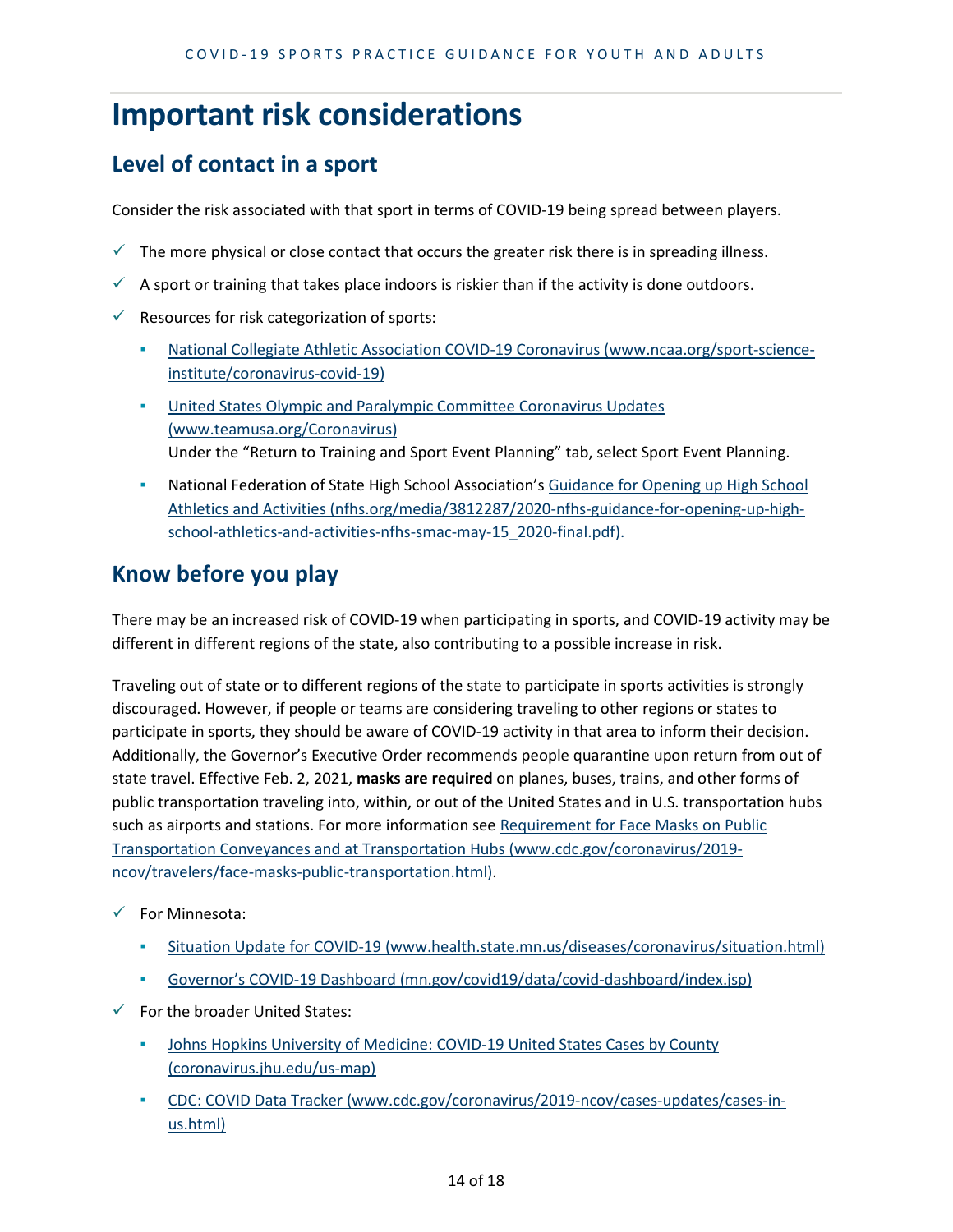#### **Take precautions with shared transportation (e.g., buses or vans)**

- $\checkmark$  Those traveling on buses should have assigned and documented seating arrangements, remain at least 6 feet from the driver and the riders, and wear face coverings at all times.
- $\checkmark$  If the above precautions are followed:
	- Drivers would not be considered a close contact if they have been consistently spaced at least 6 feet away from all riders, including the ill person (with the exception of riders entering/exiting the bus).
	- Close contacts will only include those who are in the same row, two rows ahead, or two rows behind the positive person for 15 minutes or more over the course of the ride (or roundtrip, if applicable).
- If the above precautions are not followed, then the definition of close contacts is expanded to the entire bus if any of the following are true:
	- Riders are not in their assigned seat (i.e., moving about the bus to socialize with others) for the entire ride (or roundtrip, if applicable); or
	- **•** There is no documentation or other ability to confirm seating assignments; or
	- Riders were engaged in activities that involved removal of face coverings (e.g., eating and drinking).

# **Recommendations for slowing the spread of COVID- 19 during play**

- $\checkmark$  Consider whether contact in the sport can be modified. For example, can contact be reduced among players during practice in order to limit close contact?
- $\checkmark$  Consider whether practices can occur outside, as in general, being outside reduces the risk of COVID-19 transmission.
- $\checkmark$  Minimize sharing of objects.
	- Do not share individual water bottles, community snacks, or towels.
	- Encourage use of dedicated personal equipment such as bats, mitts, rackets, etc.

## **If a member of your team or organization has COVID-19**

If a case of COVID-19 is reported to you, notify MDH by email at [health.sports.covid19@state.mn.us.](mailto:health.sports.covid19@state.mn.us) MDH will be available to answer questions you have and can provide guidance. MDH also has template notification letters for close contacts or others on the team who may have questions about their risk of COVID-19.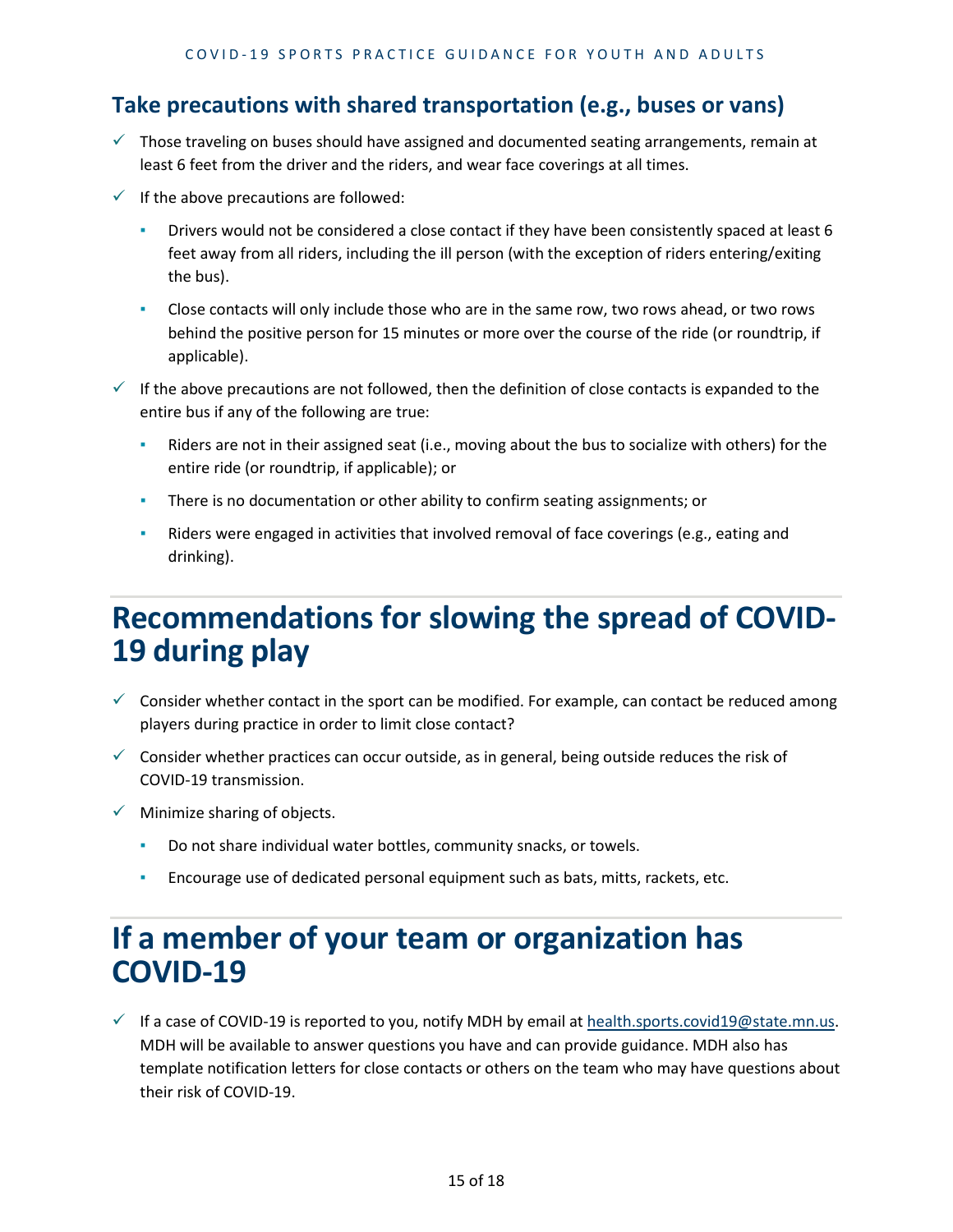- $\checkmark$  Once you hear of a case on your team, the team or association COVID-19 contact and/or coach must review whether or not the case was infectious while with their teammates and whether or not an exposure occurred. The COVID-19 contact and/or coach can consult with MDH or their affiliated association to discuss exposure assessment or any other concerns.
- $\checkmark$  It is important to keep rosters of who was at practices and, when allowed, games each day so contact tracing can be done quickly.
- $\checkmark$  A 14-day quarantine is recommended for people who have been exposed to COVID-19. In some circumstances, a shortened quarantine period may be possible.
	- If the exposure of the athlete occurs during sports and the athlete is unmasked, they are NOT eligible for shortened quarantine for sports.
	- **·** If the exposure of the athlete occurs during sports and the athlete is masked, they ARE eligible for shortened quarantine for sports.
	- **•** If the exposure of the athlete occurs during interactions/contact in non-sports settings (whether person was masked during the exposure or not), it needs to be assessed as usual (i.e., transient exposure vs. prolonged exposure).
	- **You can find more information on what contacts need to do at What to Do if You Have Had** [Close Contact With a Person With COVID-19](https://www.health.state.mn.us/diseases/coronavirus/contact.pdf)  [\(www.health.state.mn.us/diseases/coronavirus/contact.pdf\).](https://www.health.state.mn.us/diseases/coronavirus/contact.pdf)
- $\checkmark$  People who are sick with COVID-19 will need to stay out for 10 days from symptom onset. You can find most up to date information on these recommendations at [If You Are Sick](https://www.health.state.mn.us/diseases/coronavirus/sick.html)  [\(www.health.state.mn.us/diseases/coronavirus/sick.html\).](https://www.health.state.mn.us/diseases/coronavirus/sick.html)
	- More information on what to do if you have a player who is symptomatic can be found at Stay [Safe Guidance for Schools, Colleges, and Universities \(staysafe.mn.gov/industry](https://staysafe.mn.gov/industry-guidance/schools.jsp)[guidance/schools.jsp\).](https://staysafe.mn.gov/industry-guidance/schools.jsp)

# **Team photography**

- $\checkmark$  Standing close together is a high-risk activity, even when it is a shorter period of time. Consider taking individual photos and using editing software to combine them into a group photo.
- $\checkmark$  Consider using a longer lens to increase distance between the photography staff and the people being photographed.
- $\checkmark$  Group photos should be taken outside if at all possible.
- $\checkmark$  If indoors, use a space where people can be separated to allow for as much social distancing as possible.
- $\checkmark$  Prepare for the photos before people arrive. For example, identify the site (i.e., bleachers) and premark the spots where people should stand for a group photo to minimize crowding together while coming into the area.
- $\checkmark$  People should face forward in the same direction.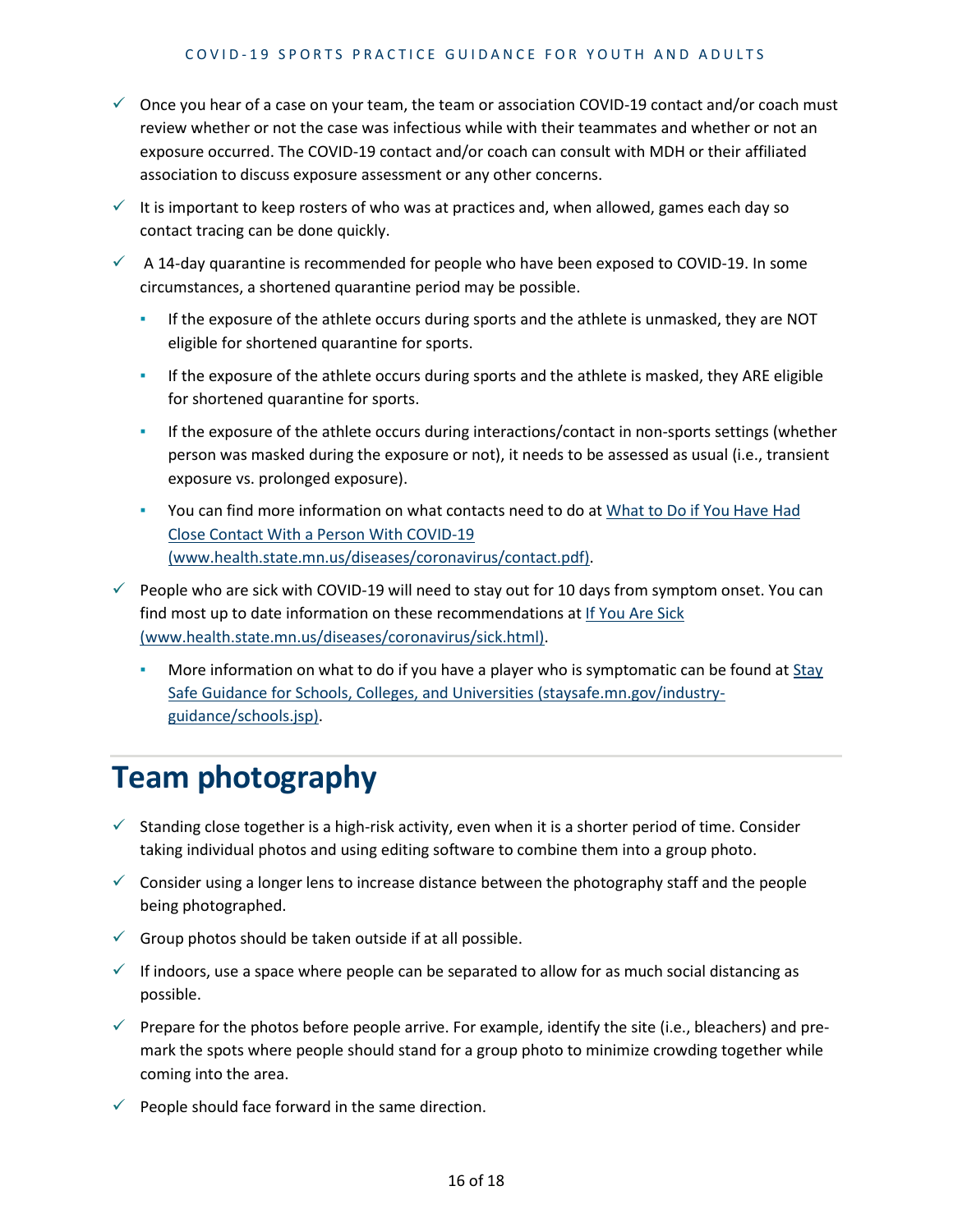- $\checkmark$  People should wear masks as they get into position and keep the mask on until the photographer provides a command to remove masks and take the picture. Time without masks should be very brief. People should replace their masks as soon as photos are done.
- $\checkmark$  When the photo has been taken, people should quickly separate from others.

# **Sport-specific resources for return to play**

#### **Note: MDH is not promoting any resources but is including links here for your reference.**

- $\checkmark$  CDC guidance has considerations for youth sports. These principles can be applied to all ages: [Considerations for Youth Sports \(www.cdc.gov/coronavirus/2019-ncov/community/schools](https://www.cdc.gov/coronavirus/2019-ncov/community/schools-childcare/youth-sports.html)[childcare/youth-sports.html\)](https://www.cdc.gov/coronavirus/2019-ncov/community/schools-childcare/youth-sports.html)
- $\checkmark$  Strategies provided by the National Collegiate Athletics Association: Core Principles of [Resocialization of Collegiate Sport \(www.ncaa.org/sport-science-institute/core-principles](https://www.ncaa.org/sport-science-institute/core-principles-resocialization-collegiate-sport)[resocialization-collegiate-sport\)](https://www.ncaa.org/sport-science-institute/core-principles-resocialization-collegiate-sport)
- Guidance and support at the [Minnesota Amateur Sports Commission \(www.mnsports.org/\)](https://www.mnsports.org/)
- $\checkmark$  [Minnesota State High School League \(www.mshsl.org\)](https://www.mshsl.org/)
- $\checkmark$  [USA Wrestling COVID-19 Update \(www.teamusa.org/USA-](https://www.teamusa.org/USA-Wrestling/Features/2020/March/14/COVID-19-Special-Section)[Wrestling/Features/2020/March/14/COVID-19-Special-Section\)](https://www.teamusa.org/USA-Wrestling/Features/2020/March/14/COVID-19-Special-Section)
- $\checkmark$  [USA Wrestling Return to the Mat Guidelines \(content.themat.com/covid-19/USAW-Return-to-the-](https://content.themat.com/covid-19/USAW-Return-to-the-Mat-Guidelines.pdf)[Mat-Guidelines.pdf\)](https://content.themat.com/covid-19/USAW-Return-to-the-Mat-Guidelines.pdf)
- $\checkmark$  [USA Hockey Player Safety & Health \(www.usahockey.com/playersafety\)](https://www.usahockey.com/playersafety)
- [Minnesota Ice Arena Managers Association COVID-19 Reference Page](https://miama.org/members/covid-19-reference-page/)  [\(miama.org/members/covid-19-reference-page/\)](https://miama.org/members/covid-19-reference-page/)
- $\checkmark$  Minnesota Hockey (www.minnesotahockey.org)
- [US Lacrosse: Return-to-Play Recommendations for Lacrosse](https://www.uslacrosse.org/sites/default/files/public/documents/safety/return-to-play-final-1.pdf)  [\(www.uslacrosse.org/sites/default/files/public/documents/safety/return-to-play-final-1.pdf\)](https://www.uslacrosse.org/sites/default/files/public/documents/safety/return-to-play-final-1.pdf)
- $\checkmark$  [USATF Coronavirus 2019 \(COVID-19\) Information Page \(www.usatf.org/covid19\)](https://www.usatf.org/covid19)
- $\checkmark$  [USA Volleyball Return to Play Guidelines \(www.teamusa.org/usa-volleyball/features/-](https://www.teamusa.org/usa-volleyball/features/-/media/A455B89BE0094BDC96EFEC89BFD324D6.ashx) [/media/A455B89BE0094BDC96EFEC89BFD324D6.ashx\)](https://www.teamusa.org/usa-volleyball/features/-/media/A455B89BE0094BDC96EFEC89BFD324D6.ashx)
- [USA Ultimate Return to Play Guidance \(usaultimate.org/wp](https://usaultimate.org/wp-content/uploads/2020/10/ReturnToPlayGuidance-June2020.pdf)[content/uploads/2020/10/ReturnToPlayGuidance-June2020.pdf\)](https://usaultimate.org/wp-content/uploads/2020/10/ReturnToPlayGuidance-June2020.pdf)
- $\checkmark$  [USA Swimming Coronavirus Resources \(www.usaswimming.org/utility/landing-pages/coronavirus\)](https://www.usaswimming.org/utility/landing-pages/coronavirus)
- [USTA Tennis Playing Tennis Safely \(www.usta.com/en/home/stay-current/national/usta](https://www.usta.com/en/home/stay-current/national/usta-statement-on-safety-of-playing-tennis-during-the-covid-19-v.html)[statement-on-safety-of-playing-tennis-during-the-covid-19-v.html\)](https://www.usta.com/en/home/stay-current/national/usta-statement-on-safety-of-playing-tennis-during-the-covid-19-v.html)
- $\checkmark$  [USA Soccer Recommendations Guides \(www.ussoccer.com/playon/guides/phase-1-grassroots\)](https://www.ussoccer.com/playon/guides/phase-1-grassroots)